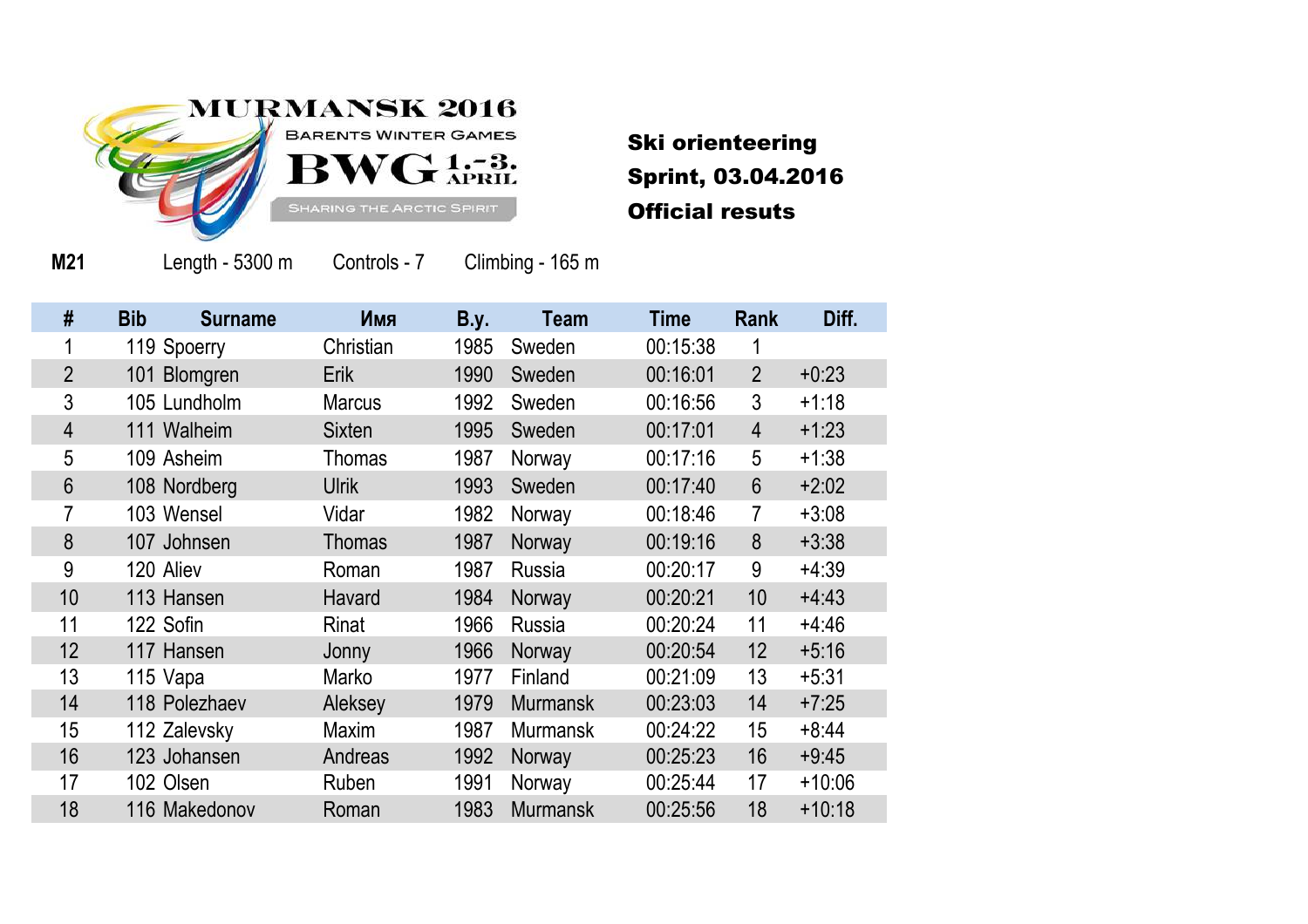| 19 | 114 Golovko   | Sergey    | 1985 | Murmansk | 00:27:47 | 19 | $+12:09$ |
|----|---------------|-----------|------|----------|----------|----|----------|
| 20 | 121 Sandstrom | Kjell     | 1950 | Sweden   | 00:29:23 | 20 | $+13:45$ |
| 21 | 110 Zholobov  | Mikhail   | 1977 | Murmansk | 00:29:44 | 21 | $+14:06$ |
| 22 | 106 Bykov     | Vladimir  | 1961 | Murmansk | 00:32:31 | 22 | $+16:53$ |
| 23 | 104 Topolev   | Alexander | 1957 | Murmansk | 00:35:55 | 23 | $+20:17$ |



Ski orienteering Sprint, 03.04.2016 Official resuts

**W21**

Length - 4000 m Controls - 5 Climbing - 120 m

| # | <b>Bib</b>     | <b>Surname</b> | Имя            | <b>B.y.</b> | Team            | Time     | <b>Rank</b>    | Diff.   |
|---|----------------|----------------|----------------|-------------|-----------------|----------|----------------|---------|
|   | 209 Alieva     |                | Anna           | 1978        | <b>Russia</b>   | 00:16:12 |                |         |
| 2 | 203 Olsen      |                | Lene           | 1993        | Norway          | 00:17:44 | $\overline{2}$ | $+1:32$ |
| 3 | 207 Korpunova  |                | <b>Natalia</b> | 1984        | Russia          | 00:19:02 | 3              | $+2:50$ |
| 4 | 204 Kornilova  |                | Diana          | 1970        | <b>Murmansk</b> | 00:21:14 | 4              | $+5:02$ |
| 5 | 205 Solvang    |                | Line           | 1994        | Norway          | 00:24:32 | 5              | $+8:20$ |
| 6 | 202 Martianova |                | Mariya         | 1989        | <b>Murmansk</b> | 00:25:18 | 6              | $+9:06$ |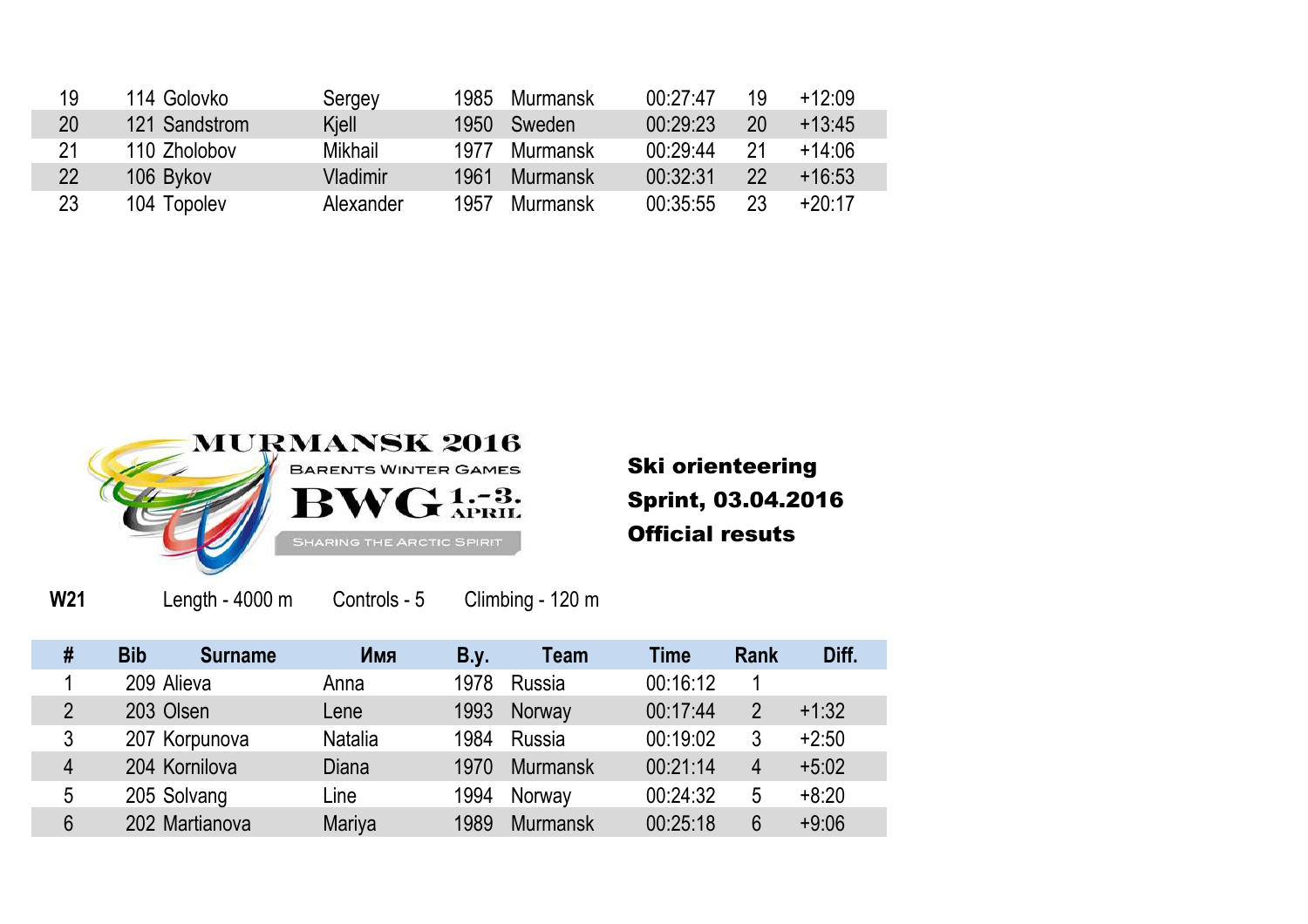| 206 Lapteva   | Olga  | 1967 Murmansk | 00:29:48 | $+13:36$ |
|---------------|-------|---------------|----------|----------|
| 201 Anisimova | Irina | 1981 Murmansk | 00:40:22 | $+24:10$ |
| 208 Helgesen  | Eli   | 1957 Norway   | dns      |          |

**M20** Length - 4000 m Controls - 5 Climbing - 120 m

| # | <b>Bib</b><br><b>Surname</b> | Имя      | B.y. | <b>Team</b> | Time     | <b>Rank</b> | Diff.    |
|---|------------------------------|----------|------|-------------|----------|-------------|----------|
|   | 211 Kanniainen               | Tomi     | 1997 | Finland     | 00:13:12 |             |          |
|   | 213 Hyppola                  | Sampo    | 1996 | Finland     | 00:13:18 | 2           | $+0:06$  |
| 3 | 210 Privalov                 | Alexandr | 1998 | Russia      | 00:21:29 | ર           | +8:17    |
| 4 | 212 Nekhaev                  | Denis    | 1998 | Russia      | 00:24:10 | 4           | $+10:58$ |

**W20**

Length - 3700 m Controls - 4 Climbing - 110 m

| #              | <b>Bib</b>    | <b>Surname</b> | Имя          | B.v. | Team    | Time     | <b>Rank</b> | Diff.    |
|----------------|---------------|----------------|--------------|------|---------|----------|-------------|----------|
|                | 216 Raisanen  |                | <b>Noora</b> | 1996 | Finland | 00:13:18 |             |          |
| $\overline{2}$ | 215 Vredin    |                | Freja        | 1997 | Sweden  | 00:16:37 | 2           | $+3:19$  |
| 3              | 217 Rosendahl |                | Signe        | 1997 | Sweden  | 00:17:28 | 3           | $+4:10$  |
| 4              | 218 Melnikova |                | Alena        | 1996 | Russia  | 00:17:44 | 4           | $+4:26$  |
| 5              | 214 Zubanova  |                | Anastasija   | 1997 | Russia  | 00:27:19 | 5           | $+14:01$ |



Ski orienteering Sprint, 03.04.2016